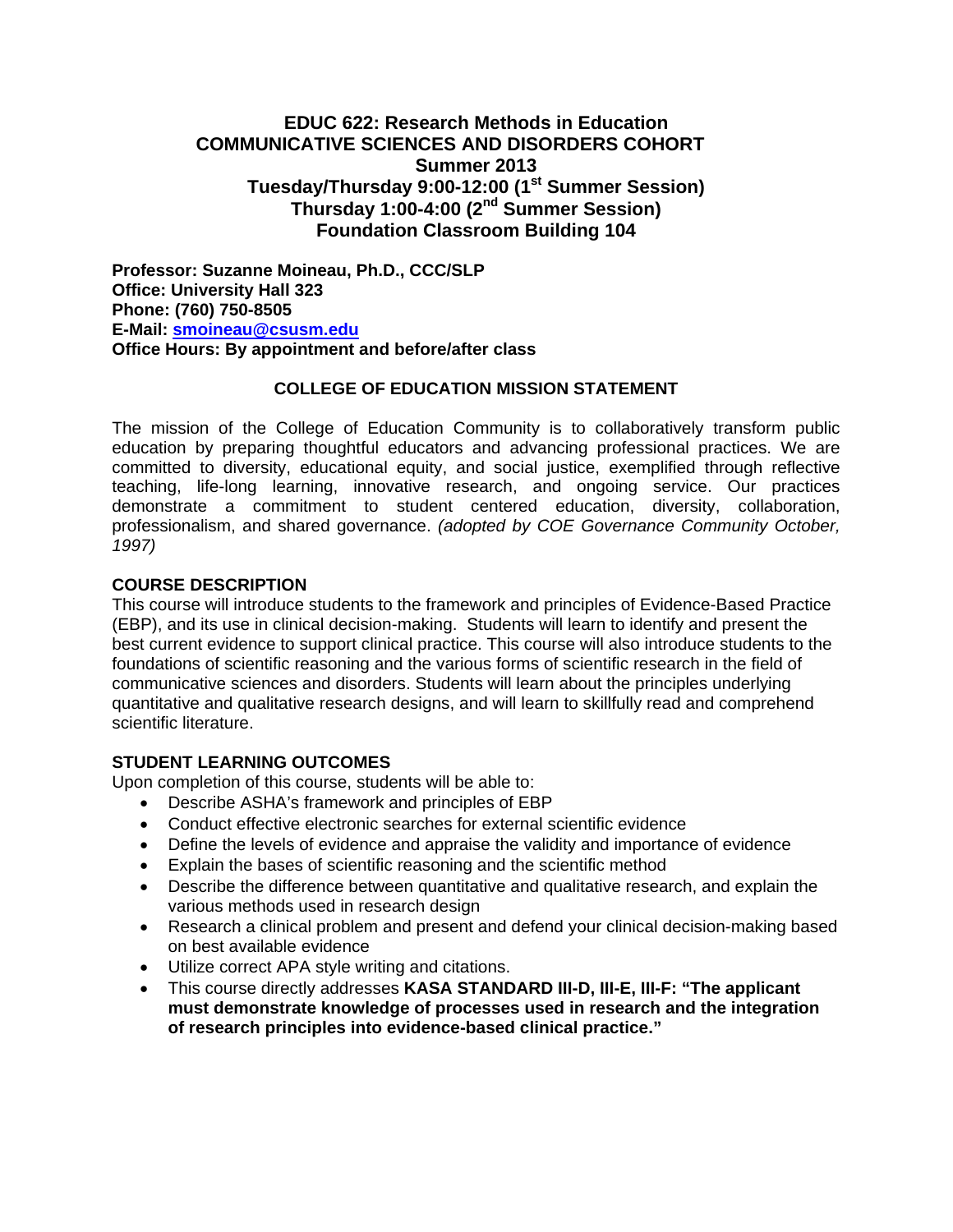# **GENERAL CONSIDERATIONS**

### **CSUSM Academic Honesty Policy**

"Students will be expected to adhere to standards of academic honesty and integrity, as outlined in the Student Academic Honesty Policy. All written work and oral assignments must be original work. All ideas/materials that are borrowed from other sources must have appropriate references to the original sources. Any quoted material should give credit to the source and be punctuated with quotation marks.

Students are responsible for honest completion of their work including examinations. There will be no tolerance for infractions. If you believe there has been an infraction by someone in the class, please bring it to the instructor's attention. The instructor reserves the right to discipline any student for academic dishonesty in accordance with the general rules and regulations of the university. Disciplinary action may include the lowering of grades and/or the assignment of a failing grade for an exam, assignment, or the class as a whole."

### **Appeals**

Every student has the right to appeal grades, or appeal for redress of grievances incurred in the context of any course. Disputes may be resolved informally with the professor, or through the formal appeal process. For the latter, consult Dr. Prado-Olmos, Associate Dean.

### **Students with Disabilities Requiring Reasonable Accommodations**

Every student has the right to equitable educational consideration and appropriate accommodation. Students having differing ability (mobility, sight, hearing, documented learning challenges, first language/English as a second language) are requested to contact the professor at the earliest opportunity. Every effort will be made to accommodate special need. Students are reminded of the availability of Disabled Student Services, the Writing Center, technology assistance in the computer labs, and other student support services available as part of reasonable accommodation for special needs students.

Students are approved for services through the Disabled Student Services Office (DSS). This office is located in Craven Hall 5205, and can be contacted by phone at (760) 750-4905, or TTY (760) 750-4909. Students authorized by DSS to receive reasonable accommodations should meet with their instructor during office hours or, in order to ensure confidentiality, in a more private setting.

### **Graduate Writing Requirements**

The California State University maintains a Graduation Writing Assessment Requirement (GWAR) for master's candidates. This requirement must be achieved prior to Advancement to Candidacy. A master's candidate will satisfy the graduate writing requirement by receiving a passing score on a written product as assessed with the GWAR rubric. Toward the goal of providing opportunity for graduate students in the College of Education to satisfy the writing requirement, all papers in all graduate classes must adhere to the writing and format style guidelines detailed in the sixth edition of the Publication Manual of the American Psychological Association. This manual is a required textbook for all CSUSM College of Education graduatelevel courses. **Please see webpage for the GWAR rubric.** 

### **Plagiarism**

All work submitted for this course should reflect students' efforts. When relying on supporting documents authored by others, cite them clearly and completely using American Psychological Association (APA) manual,  $6<sup>th</sup>$  edition. Failure to do so may result in failure of the course.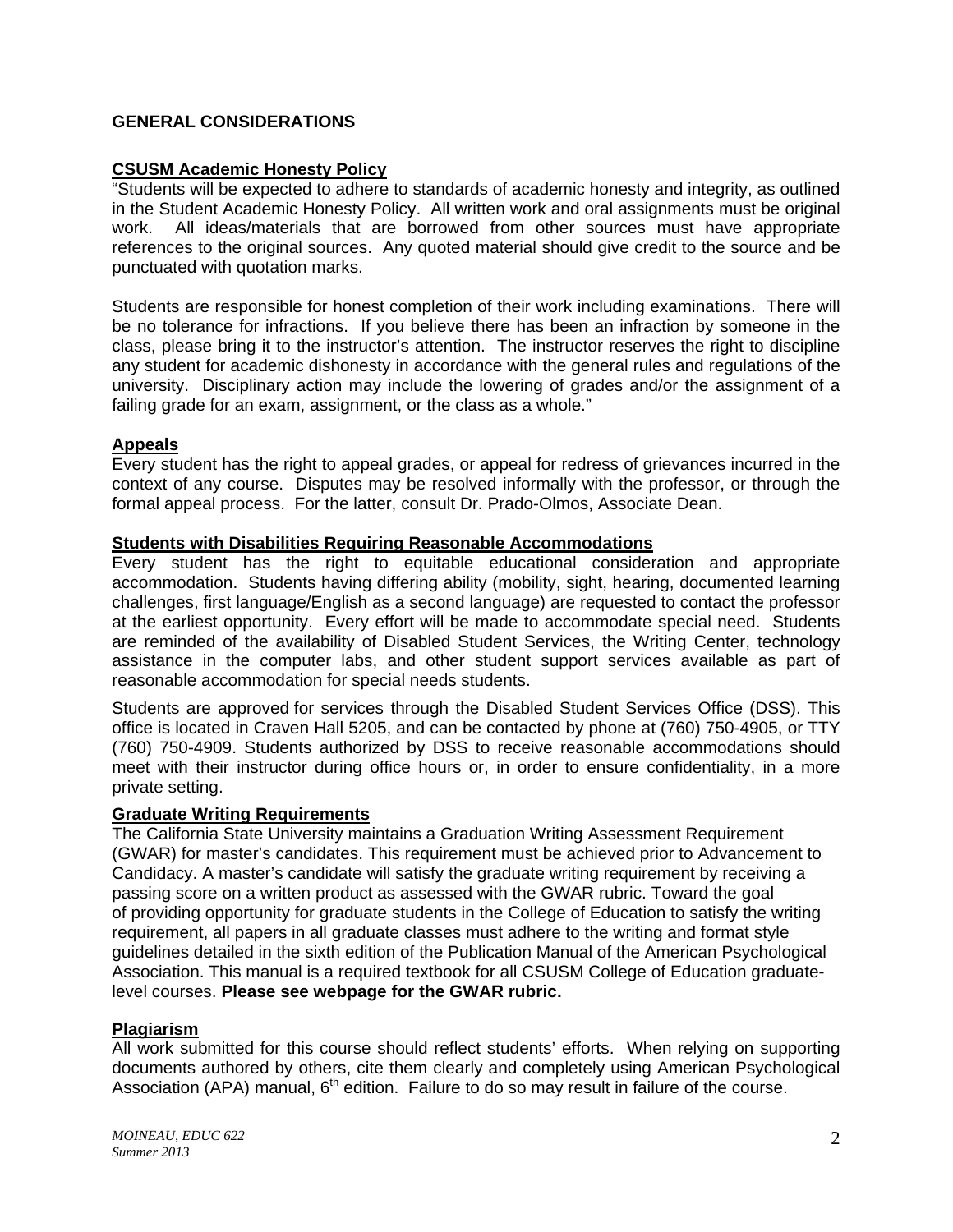# **Electronic Communication Protocol:**

Electronic correspondence is a part of your professional interactions. If you need to contact the instructor, e-mail is often the easiest way to do so. It is my intention to respond to all received e-mails in a timely manner. Please be reminded that e-mail and on-line discussions are a very specific form of communication, with their own nuances and etiquette. For instance, electronic messages sent in all upper case (or lower case) letters, major typos, or slang, often communicate more than the sender originally intended. With that said, please be mindful of all e-mail and on-line discussion messages you send to your colleagues, to faculty members in the School of Education, or to persons within the greater educational community. All electronic messages should be crafted with professionalism and care.

Things to consider:

- Would I say in person what this electronic message specifically says?
- How could this message be misconstrued?
- Does this message represent my highest self?
- Am I sending this electronic message to avoid a face-to-face conversation?

In addition, if there is ever a concern with an electronic message sent to you, please talk with the author in person in order to correct any confusion.

# **Professional Etiquette**

Attendance: Daily class and clinic attendance is required. Poor attendance negatively reflects on professionalism. Absences should be communicated to your instructor, clinic supervisor, and clinic director prior to the beginning of class or clinic.

**Tardiness:** Graduate students are expected to arrive at class and clinic on time. Arriving late can be very disruptive. If arriving late to class or clinic, try to be as quiet and unobtrusive as possible. If you know before hand that you will be late, please communicate this to the instructor or supervisor. Habitual tardiness will be noted and documented.

**Leaving Class or Clinic Early:** Sometimes other obligations and appointments require graduate clinicians to leave early, however, please notify the instructor or supervisor and exit quietly and respectfully.

**Taking Breaks During Class or Clinic:** Instructors and supervisors provide breaks during course and clinic activities. However, if a student needs to take a break between allotted breaks, it is expected that the student will enter and exit quietly and unobtrusively without break companions. It is NOT acceptable to enter or exit a classroom when other students are presenting to class members. If other students have begun a presentation during a break, the student is expected to wait outside the class until the presentation is completed. It is NOT acceptable to enter or exit a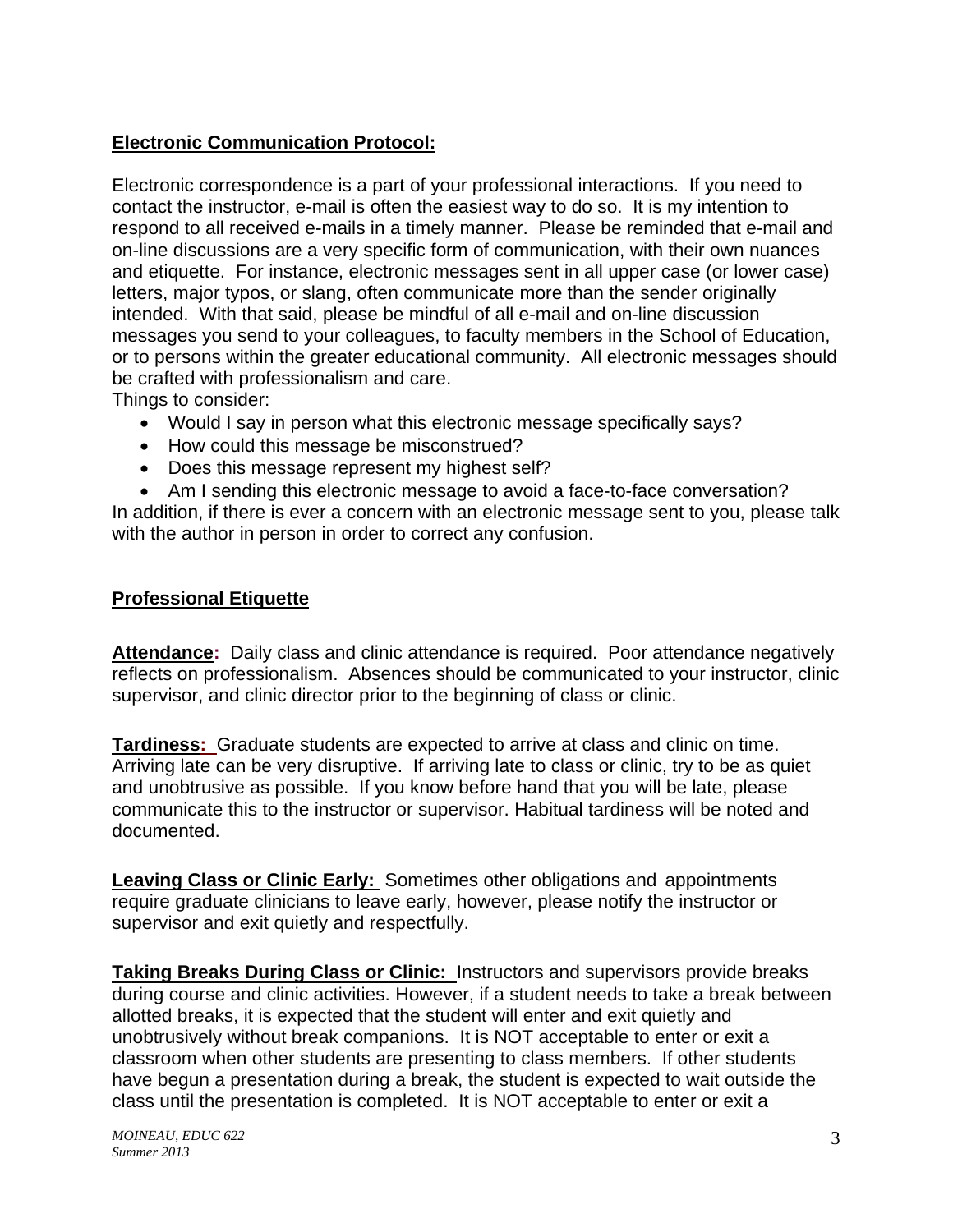classroom during a guest speaker presentation except for an emergency.

**Cell Phones and Texting:** Most graduate students are very conscientious and respectful about cell phone use in class and clinic. Cell phones should be turned off before class and clinic and left off. Use of a cell phone for calls or texting will result in the graduate student being asked to leave the class or clinic site. If the graduate student has a situation, which necessitates the cell phone being visible (e.g. a sick child), please advise the instructor or supervisor before class or clinic.

**Computers, Laptops, and Tablets:** It is expected that all electronics will be used appropriately and respectfully (i.e. for course or clinic-related activities only). Reading email, surfing the net, shopping, playing games, etc. are not course related and are not appropriate activities. If electronics are used for non-course related activities, the student will be asked to shut them down. Habitual use of electronics for non-course related activities would result in a loss of electronic privileges. As a courtesy, please do not use electronics when guest speakers are visiting. If the student would like to take notes on presentations, please take hand-written notes. No exceptions will be tolerated unless the student requires use of electronics as a pre-approved accommodation.

**Attentiveness:** Students often engage in multiple activities in class or clinic under the false assumption that they are multitasking. In fact, students are engaging in a behavior known as continuous partial attention. This means that only partial attention is given to any task and results in an overall lack of engagement. Students are expected to contribute and not detract from an atmosphere of learning in both the clinic and classroom. Attentiveness reflects on social skills, a sense of professionalism, and your potential to be successful in employment positions. Guest speakers and faculty are members of the professional community, and as such, are potential employers or colleagues of potential employers. A lack of attentiveness and professionalism will negatively bias potential employers when students begin to seek post-graduation employment. Further, students will need faculty and supervisors to provide positive letters of recommendation, and it will be unlikely they will be able to do so if students don't display professional behaviors.

# **COURSE REQUIREMENTS**

# **COLLEGE ATTENDANCE POLICY**

 Due to the dynamic and interactive nature of courses in the College of Education, Health and Human Services, all students are expected to attend all classes and participate actively. At a minimum, students must attend more than 80% of class time, or they **may not receive a passing grade** for the course at the discretion of the instructor. Individual instructors may adopt more stringent attendance requirements. Should the student have extenuating circumstances, s/he should contact the instructor as soon as possible. (Adopted by the COE Governance Community on 12/19/97)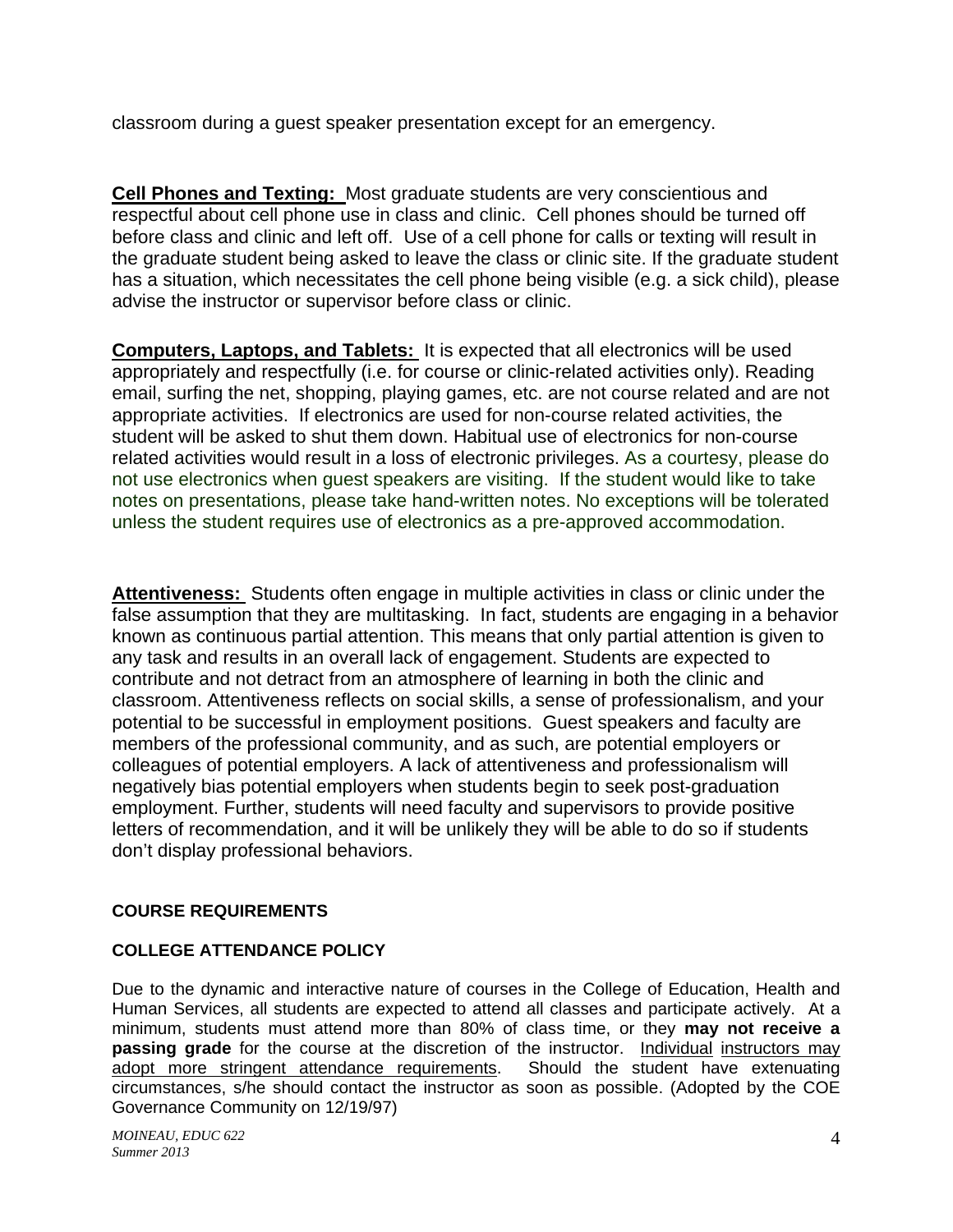### **GRADING STANDARDS**

Consistent with requirements set forth by the School of Education and the Office of Graduate Studies and Research (OGSR), the minimal acceptable grade for passing a course in the ComDis Program is a B. A review of the student's performance will need to be conducted should s/he earn less than a B in any course. If the student earns a B-, a Statement of Concern (SoC) will be issued with a Performance Improvement Contract that will specify how the student will demonstrate competency towards the standards for the content in that subject matter. No more than two courses can be earned with a B- or the student will be disqualified from the program. As well, any course with a grade below a B- will need to be repeated. CSUSM only allows two courses to be retaken at the MA level.

Please note that CSUSM requires graduate students to maintain a cumulative GPA of 3.0 in all coursework towards the MA. Should your GPA fall below a 3.0, you will be placed on Academic Probation and you will have one semester to bring your GPA back above a 3.0 or you will be disqualified from the program.

Any scholarly, professional writing assignment will be subjected to grading based on the Graduate Writing Assessment Rubric. You will be expected to adhere to the Academic Honesty Policy regarding Plagiarism and use APA style referencing in all professional writing.

# **Letter grade (percentage total points)**

| $A = 93$ and above         | $A = 90.00 - 92.99$ |                  |
|----------------------------|---------------------|------------------|
| $B+ = 88.00 - 89.99$       | $B = 83 - 87.99$    | $B = 80 - 82.99$ |
| $C_{\rm{+}}$ = 78.00-79.99 | $C = 73-77.99$      | $C - 70 - 72.99$ |
| $D+ = 68.00 - 69.99$       | $D = 63 - 67.99$    | $D = 60 - 62.99$ |
| $F - 59.99$ and below      |                     |                  |

 due date will be reduced by one letter grade. Work received over one week late receives no credit. Students are expected to turn all work in when it is due. Work submitted late, but within one week of the Your work will be graded on both content (detail, logic, synthesis of information, depth of analysis, etc) and mechanics (grammar, syntax, spelling, format, uniformity of citations, etc). You are entering into a professional career that requires mastery of the written language. You will be graded on such.

 will use APA format. Consult Library Services for the *Manual of Citation of the American Grading Emphasis*: Each written assignment will be graded approximately 80% on content and context (detail, logic, synthesis of information, depth of analysis, etc.), and 20% on mechanics (grammar, syntax, spelling, format, uniformity of citation, etc.). All citations, where appropriate, *Psychological Association,* or www.apastyle.org/index.html

### **REQUIRED TEXTS**

American Psychological Association*. Publication Manual of the American Psychological Association, 6th edition*. Washington, DC: APA.

*Research in Communication Sciences and Disorders, 2e*  AUTHOR: Lauren K. Nelson, YEAR: 2013 PUBLISHER: Plural Publishing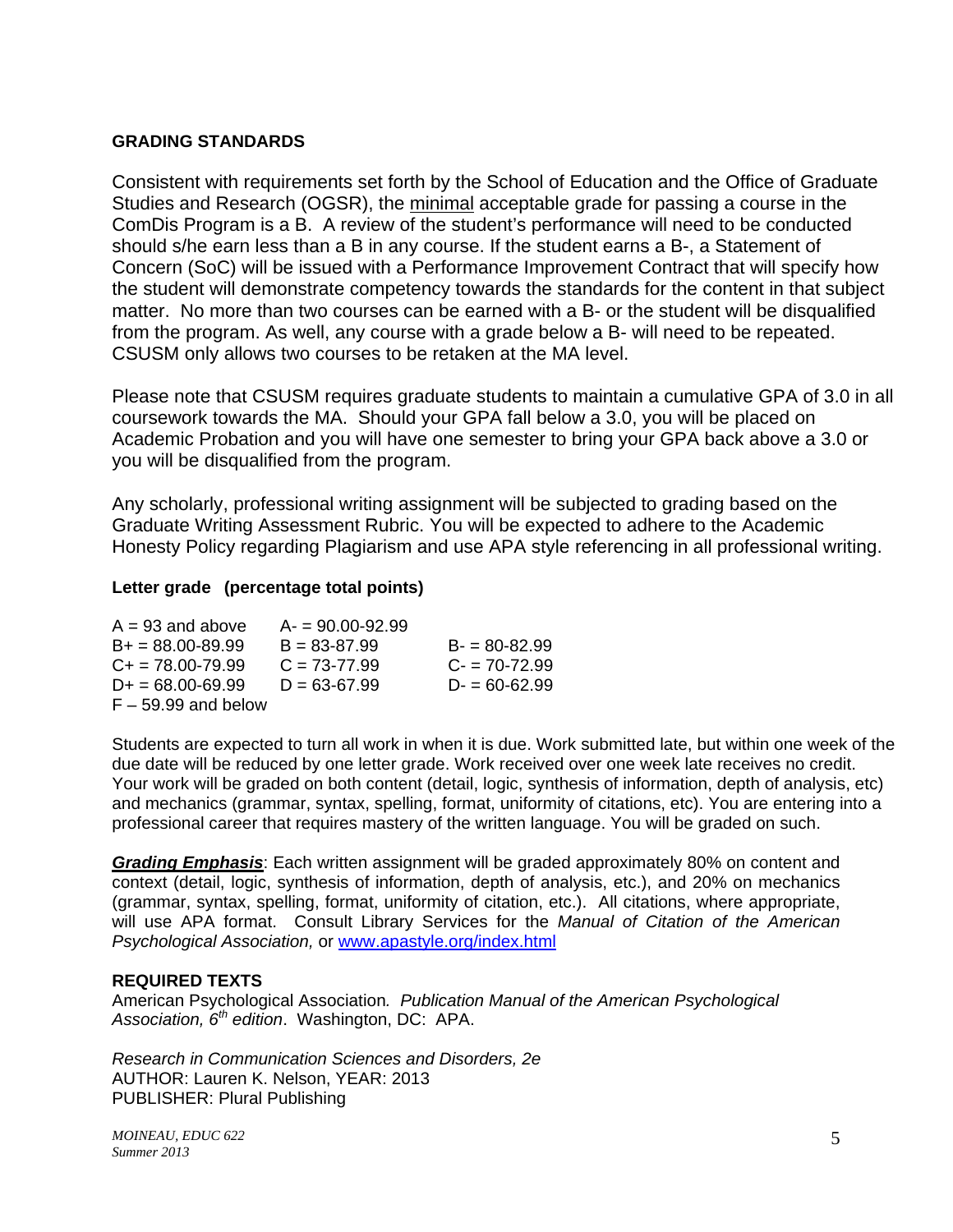# **YOU SHOULD BRING YOUR BOOKS TO CLASS**

### **ASSIGNMENTS: Total of 240 points**

All assignments are due on the dates indicated. It is expected that all assignments will reflect university-level composition and exposition. Use of electronic spelling and grammar checking is encouraged. Your writing should follow APA format, as appropriate. The Writing Center is available for support (Kellogg Library 1103).

1) *Exam (100 points):* You will take a cumulative examination that covers material from the lectures, class activities and textbook. The textbook is required and you need to read it. It is an easy read and we will not have time to cover all of the pertinent content in class as we will spend much of time applying what is actually in the text.

2) *'Single subject design' Treatment Research Paper and Presentation (120 points total – 100 for the paper and 20 for the presentation)*: You will be required to develop a treatment plan for a client in your summer placement that is based off of evidence and/or research in the field. The purpose of this assignment is to provide you with an opportunity to more fully explore the evidence associated with a specific treatment method in the field of communication disorders, design a treatment activity based on the literature, collect and critically analyze outcome data, and write up the results.

**Your final paper should be 6-10 pages in length (not including the bibliography) and contain the following sections:** 

1) **Introduction and Previous Literature (25 points):** a very focused **literature review** that briefly describes the population, presenting communication deficit and previous research/outcomes on the treatment approach you will use.

2) **Treatment Design:** a **methods section (25 points)** that carefully outlines the treatment that you will implement, including subject, materials, design, procedures, cues (if implemented), data collection and means of outcome measurement.

3) **Treatment Outcomes:** a **results section (20 points)** that describes the outcomes of the implemented treatment plan. This results section should include a simple calculation of change in behavior from baseline to treatment termination, and/or should describe the qualitative changes noted from the treatment.

4) **Conclusions and Recommendation (20 points):** an **impressions and recommendation**  section that describes the limitations of your findings, any potential benefits from the treatment and any implications for practice. You can discuss how you would change the treatment if you implemented it again.

5) **Bibliography (10 points)**: you should include a reference page that is in APA format. You only include articles that you actually cite in your paper.

### **What I will be looking for in this paper:**

Proposal is clearly stated and described; all sections are present

Smooth transitions between paragraphs/points; synthesis and summarization is evident

Treatment proposal is well-developed and supported by data-based research, theory or welldescribed protocols that are appropriately cited

Data is appropriately analyzed and presented

Logical conclusions are drawn based on data collection; consideration of limitations and future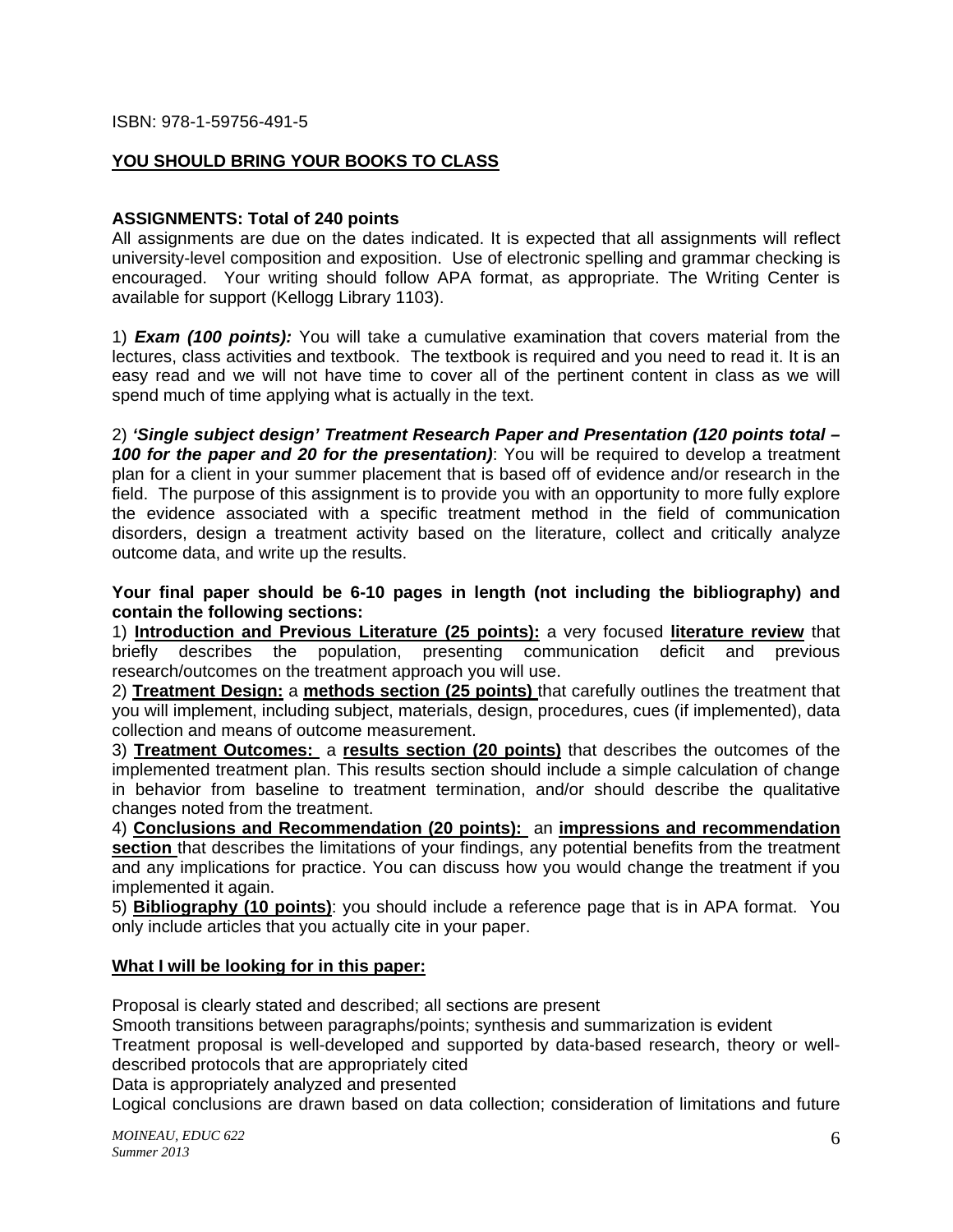#### steps

APA formatting: in-text citations and references in bibliography; appropriate use of quotations Writing mechanics: spelling; subject-verb agreement; verb tense; word choice; grammar; punctuation

Your paper should be typed in 12 font and single-spaced, with a title, page numbers, and your name on every page. You need at least 5 references in the literature review. You are expected to try to find empirical evidence for this treatment paper; however, in the case that you are implementing a treatment based on theory or a clinical treatment that has not yet been empirically tested, you will need to cite reliable references for selecting this method. Do **NOT**  include **ANY** identifying information of the client that would be a violation of HIPAA policies. Plagiarism will NOT be tolerated. **This paper will serve as the GWA and will be scored on the GWAR. You must pass this assignment as part of the graduate program requirements. It should be included in your Portfolio.** 

**As part of the above assignment, you will present a poster on the last day of class. Your poster should include a summary of the pertinent elements to paint a coherent picture of the previous literature, the treatment program, the client and the outcomes and your conclusions. The poster presentation will be graded on all of the elements described above: Introduction and Literature Review (3 points); Treatment Design (5 points), Outcomes (3 points), Conclusions/Recommendations (4 points); Presentation itself (5 points)** 

3) *Professionalism and Class Participation (20 points):* You will be graded on your professional dispositions during this class. This will include attending each class, arriving on time, appropriate use of electronic devices, group work, being engaged in class and participating in discussions among other behaviors with demonstrate a level of professional conduct. Please review the Professional Etiquette section of the syllabus as well as the Professional Dispositions in our Handbook for a more complete explanation of professional expectations during class. Individual instances of conduct judged to be unprofessional will result in the loss of one point out of the 20. For example, if you are late to class 4 times, the maximum professionalism score you could obtain is 16/20.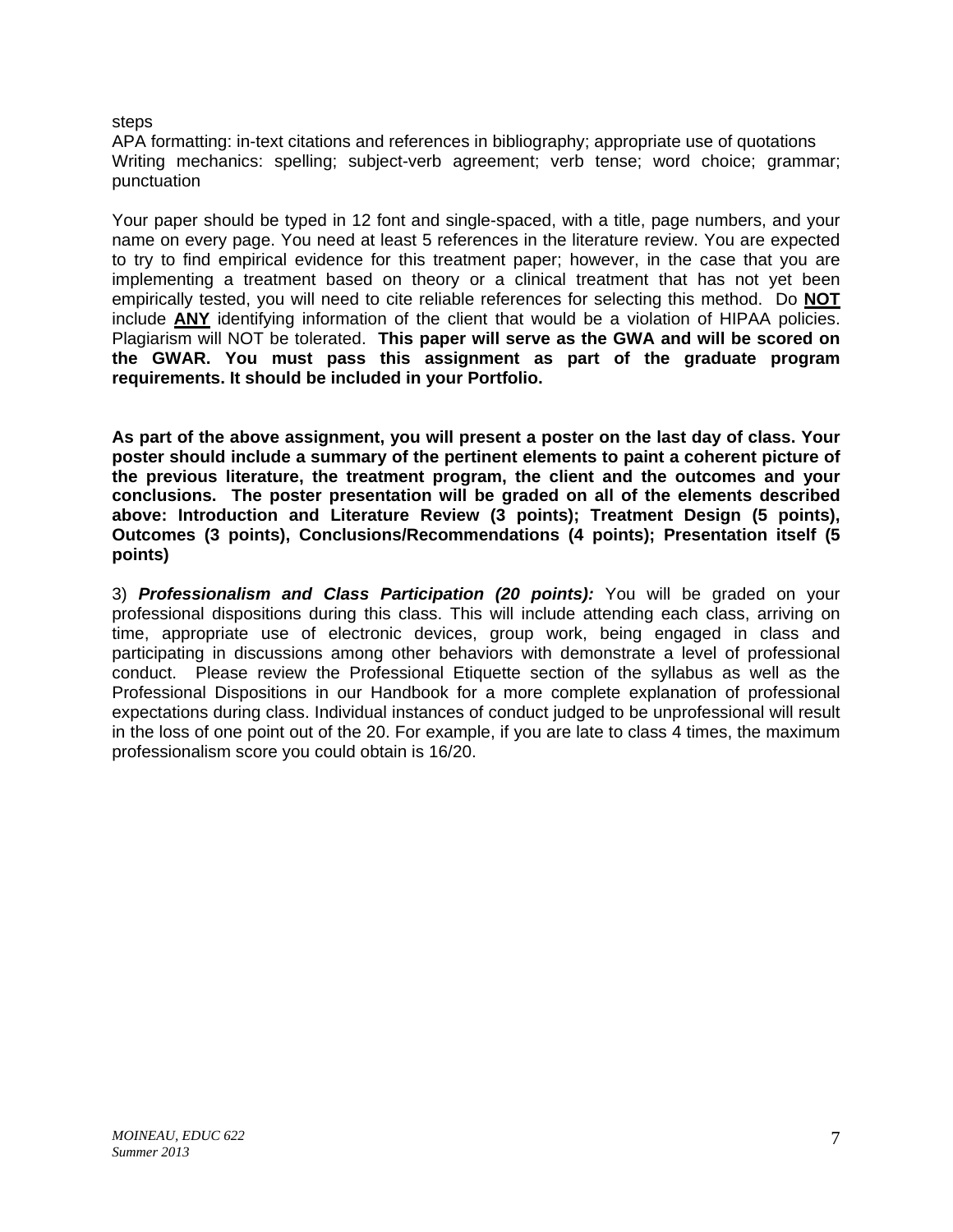# **EDUC 622 Summer 2013 - TENTATIVE SCHEDULE YOU ABSOLUTELY SHOULD READ THE CHAPTERS BEFORE CLASS BRING YOUR BOOKS TO CLASS**

| <b>DATE</b>                       | <b>TOPIC</b>                              | <b>ASSIGNMENT</b>                         |
|-----------------------------------|-------------------------------------------|-------------------------------------------|
| Week 1                            | Syllabus review; Intro to                 | Read: Chapter 1                           |
| Tuesday, June 4, 2013             | Research, the Scientific                  |                                           |
|                                   | Method, EBP & PICO                        |                                           |
|                                   | <b>Assign Research Topic</b>              |                                           |
| Week 1                            | <b>Formulating Research</b>               | APA: Chapter 2 & 6                        |
| Thursday, June 6, 2013            | <b>Questions and Finding</b>              | Read: Chapters 3 (pgs 39-                 |
| Class will go from 9-1 this day   | Literature<br>Visit the Library: KEL 2303 | 52), Chapter 4                            |
|                                   | $10 - 12$                                 |                                           |
| Week 2                            | Ethics, HIPAA, CITI training,             | Read: Chapter 2, Chapter 3                |
| Tuesday, June 11, 2013            | Validity, Reliability, Critical           | (pgs 52-58)                               |
|                                   | Thinking                                  | <b>CITI Training</b>                      |
| Week 2                            | <b>Writing Workshop</b>                   | <b>Bring your</b>                         |
| Thursday, June 13, 2013           |                                           | articles/references and a 1st             |
|                                   |                                           | draft of your                             |
|                                   |                                           | question/literature review;               |
| Week 3                            |                                           | <b>Bring your APA manual;</b>             |
| Tuesday, June 18, 2013            | Subjects and Sampling                     | Read: Chapter 7                           |
|                                   |                                           |                                           |
|                                   |                                           |                                           |
| Week 3                            | <b>Grand Rounds - we will go</b>          | 11:00-1:00pm                              |
| Wednesday, June 19, 2013          | to Palomar Medical Center                 |                                           |
|                                   | for a special grand rounds                |                                           |
| Week 3                            | Non-experimental Research                 | Read: Chapter 5                           |
| Thursday, June 20, 2013           | Designs                                   |                                           |
| Week 4                            | <b>Experimental Research</b>              | Read: Chapter 6                           |
| Tuesday, June 25, 2013            | Designs and Levels of                     |                                           |
|                                   | Evidence                                  |                                           |
| Week 4                            | <b>Writing Workshop</b>                   | Bring your articles and a 2 <sup>nd</sup> |
| Thursday, June 27, 2013           |                                           | draft of your paper that                  |
|                                   |                                           | includes preliminary                      |
|                                   |                                           | methods                                   |
| Week 5                            | Descriptive Data Analysis                 | Read: Chapter 8                           |
| Tuesday, July 2, 2013             |                                           |                                           |
| No class - Week 5                 | <b>Celebrate and be merry</b>             |                                           |
| Thursday, 4 <sup>th</sup> of July |                                           |                                           |
| Week 6                            | <b>Inferential Data Analysis</b>          | Read: Chapter 9                           |
| Thursday, July 11, 2013           |                                           |                                           |
|                                   |                                           |                                           |
| Week 7                            | <b>Research Outcomes: Clinical</b>        | Read: Chapter 10                          |
| Thursday, July 18, 2013           | guidance and report writing               |                                           |